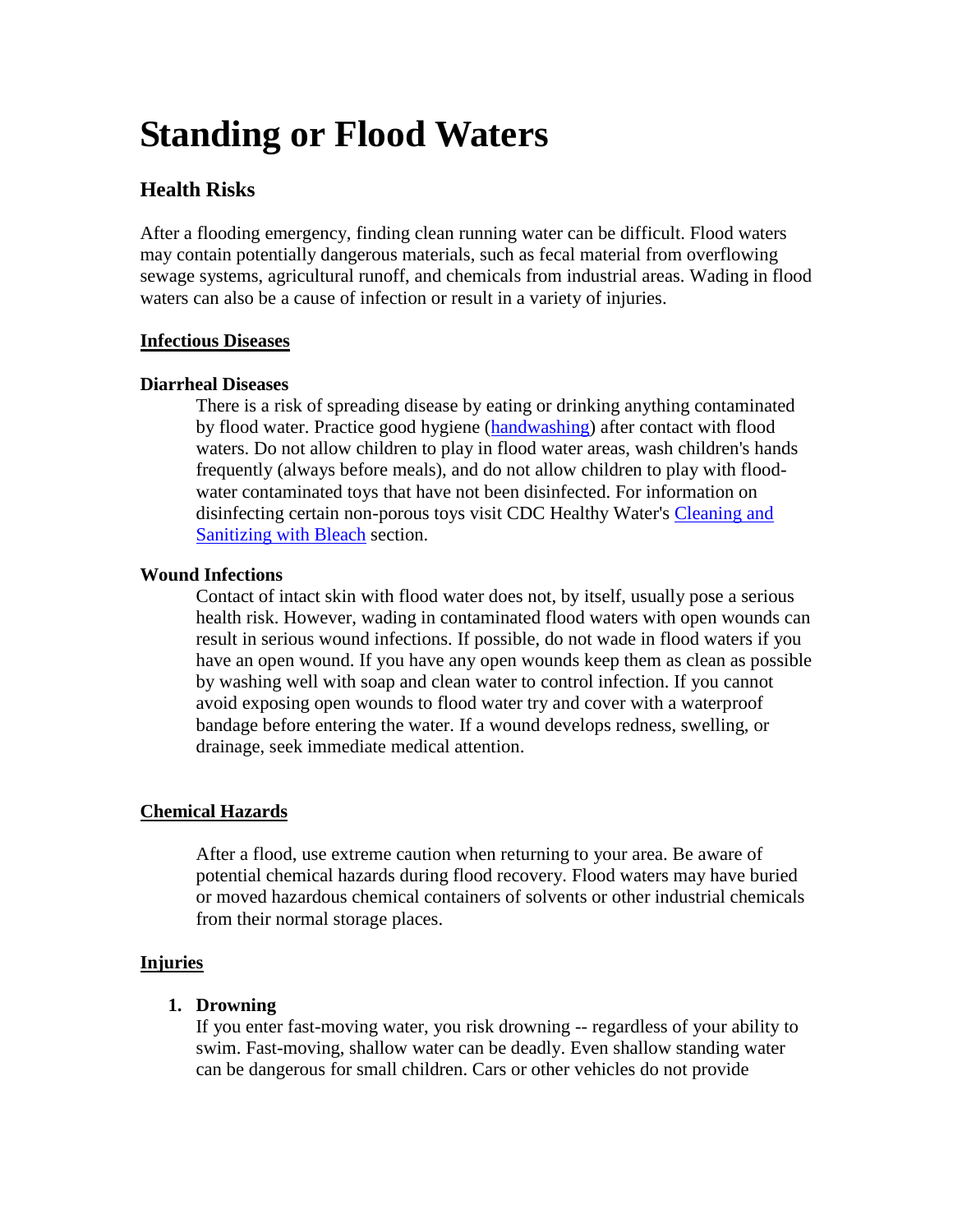adequate protection from flood waters. Cars can be swept away or may break down in moving water.

#### **2. Animal and Insect Bites**

Wading in flood waters can bring you into contact with a variety of animals, insects, and reptiles (especially snakes). Be alert and avoid contact. Use a stick to poke through debris.

# **3. Electrical Hazards**

Avoid any downed power lines, particularly those in water.

# **4. Wounds**

Avoid wading in standing water, which may contain sharp objects such as glass or metal fragments that can cause injury and possibly lead to infection.

# **Cleaning Recommendations**

The amount of bleach to mix with water depends on what you are cleaning or sanitizing. The following chart describes some items or surfaces that should and can be cleaned, the amount of bleach to mix with water, and cleaning steps for specific purposes.

| Area or Item to be<br><b>Cleaned</b>                                                                                                                                                           | <b>Amount of Bleach and</b><br><b>Water to Mix</b> |                        |  | <b>Cleaning Steps</b>                                                                                                                                                                                           |  |  |  |  |  |
|------------------------------------------------------------------------------------------------------------------------------------------------------------------------------------------------|----------------------------------------------------|------------------------|--|-----------------------------------------------------------------------------------------------------------------------------------------------------------------------------------------------------------------|--|--|--|--|--|
|                                                                                                                                                                                                | <b>Bleach</b><br><b>Amount</b>                     | Water<br><b>Amount</b> |  |                                                                                                                                                                                                                 |  |  |  |  |  |
| <b>Clean and Sanitize Food Cans and Surfaces</b>                                                                                                                                               |                                                    |                        |  |                                                                                                                                                                                                                 |  |  |  |  |  |
| Food-contact surfaces that 1 teaspoon<br>may have touched<br>floodwater [Examples:<br>countertops, plates] Note:<br>Throw away wooden<br>cutting boards, baby bottle<br>nipples, and pacifiers | $(4.9$ mL)                                         | 1 gallon               |  | 1. Wash with soap and<br>warm, clean water.<br>2. Rinse with clean water.<br>3. Sanitize using a mixture<br>of 1 teaspoon $(4.9 \text{ mL})$<br>of bleach per gallon of<br>clean water.<br>4. Allow to air dry. |  |  |  |  |  |
| Food cans that are not<br>bulging, open, or damaged (240 mL)                                                                                                                                   | 1 cup                                              | 5 gallons              |  | 1. Remove can labels.<br>2. Wash cans with soap<br>and clean water.<br>3. Dip cans in mixture of<br>1 cup $(240 \text{ mL})$ of<br>bleach per 5 gallons of<br>water.                                            |  |  |  |  |  |

Recommendations for Cleaning and Sanitizing Various Surfaces with Bleach and Water